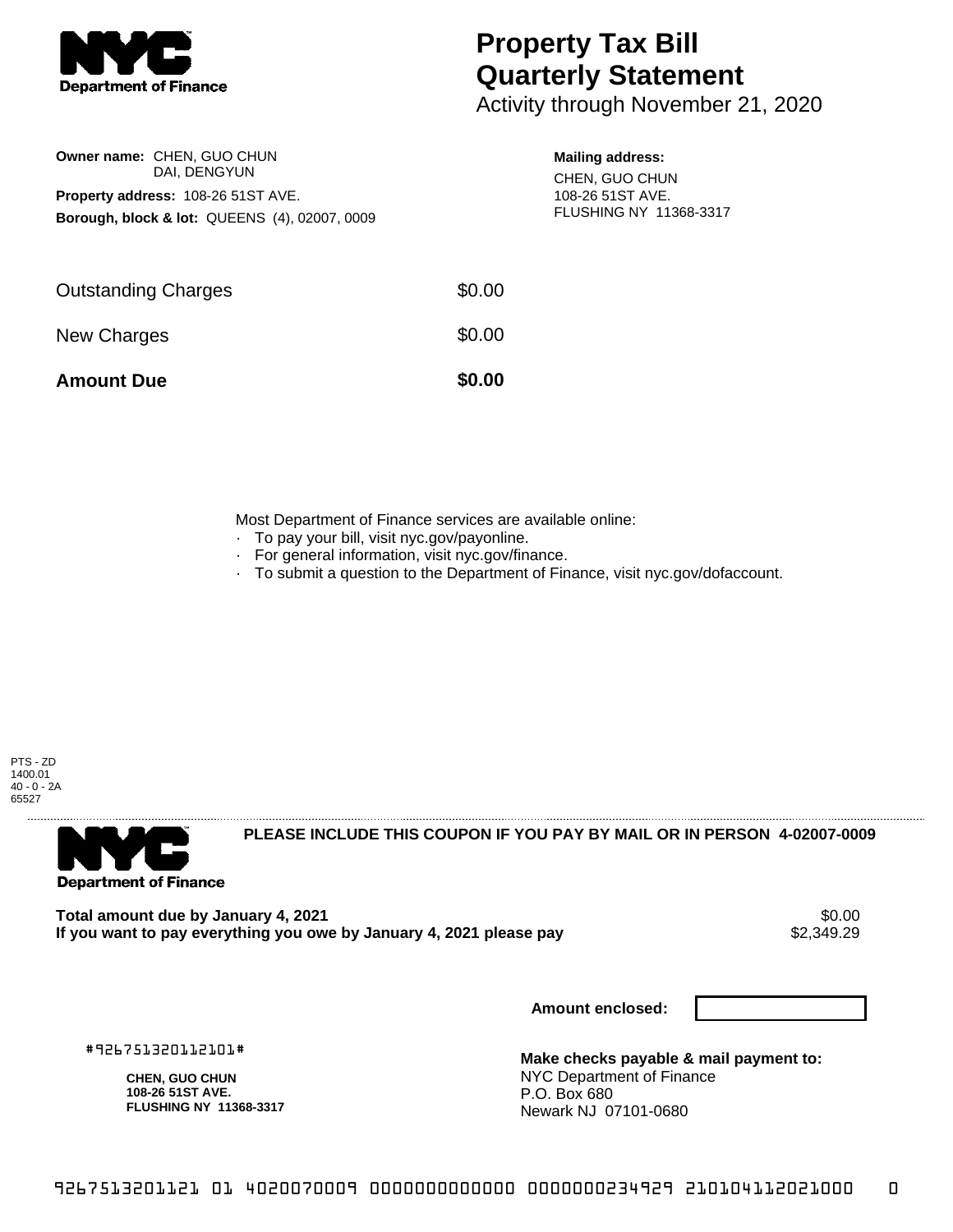

| <b>Billing Summary</b>                                              | <b>Activity Date Due Date</b> |                      | Amount        |
|---------------------------------------------------------------------|-------------------------------|----------------------|---------------|
| Outstanding charges including interest and payments                 |                               |                      | \$0.00        |
| <b>Finance-Property Tax</b>                                         |                               | 01/01/2021           | \$2,524.35    |
| <b>Adopted Tax Rate</b>                                             |                               |                      | $$ -83.38$    |
| Payment                                                             | 11/17/2020                    |                      | $$-2,524.35$  |
| Payment Adjusted                                                    | 01/01/2021                    |                      | \$83.38       |
| <b>Total amount due</b>                                             |                               |                      | \$0.00        |
| <b>Tax Year Charges Remaining</b>                                   | <b>Activity Date</b>          | Due Date             | <b>Amount</b> |
| <b>Finance-Property Tax</b>                                         |                               | 04/01/2021           | \$2,524.35    |
| <b>Adopted Tax Rate</b>                                             |                               |                      | $$-83.38$     |
| Payment                                                             | 11/21/2020                    |                      | $$-83.38$     |
| Total tax year charges remaining                                    |                               |                      | \$2,357.59    |
| If you want to pay everything you owe by January 4, 2021 please pay |                               |                      | \$2,349.29    |
| If you pay everything you owe by January 4, 2021, you would save:   |                               |                      | \$8.30        |
| <b>Overpayments/Credits</b>                                         | <b>Activity Date</b>          | Due Date             | Amount        |
| <b>Credit Balance</b>                                               |                               | 11/17/2020           | $$-83.38$     |
| <b>Credit Applied</b>                                               | 11/21/2020                    |                      | \$83.38       |
|                                                                     |                               | Total credit applied | \$83.38       |

**Total overpayments/credits remaining on account \$0.00**

## **Home banking payment instructions:**

- 1. **Log** into your bank or online bill pay website.
- 2. **Add** the new payee: NYC DOF Property Tax. Enter your account number, which is your boro, block and lot, as it appears here: 4-02007-0009 . You may also need to enter the address for the Department of Finance. The address is P.O. Box 680, Newark NJ 07101-0680.
- 3. **Schedule** your online payment using your checking or savings account.

## **Did Your Mailing Address Change?** If so, please visit us at **nyc.gov/changemailingaddress** or call **311.**

When you provide a check as payment, you authorize us either to use information from your check to make a one-time electronic fund

transfer from your account or to process the payment as a check transaction.